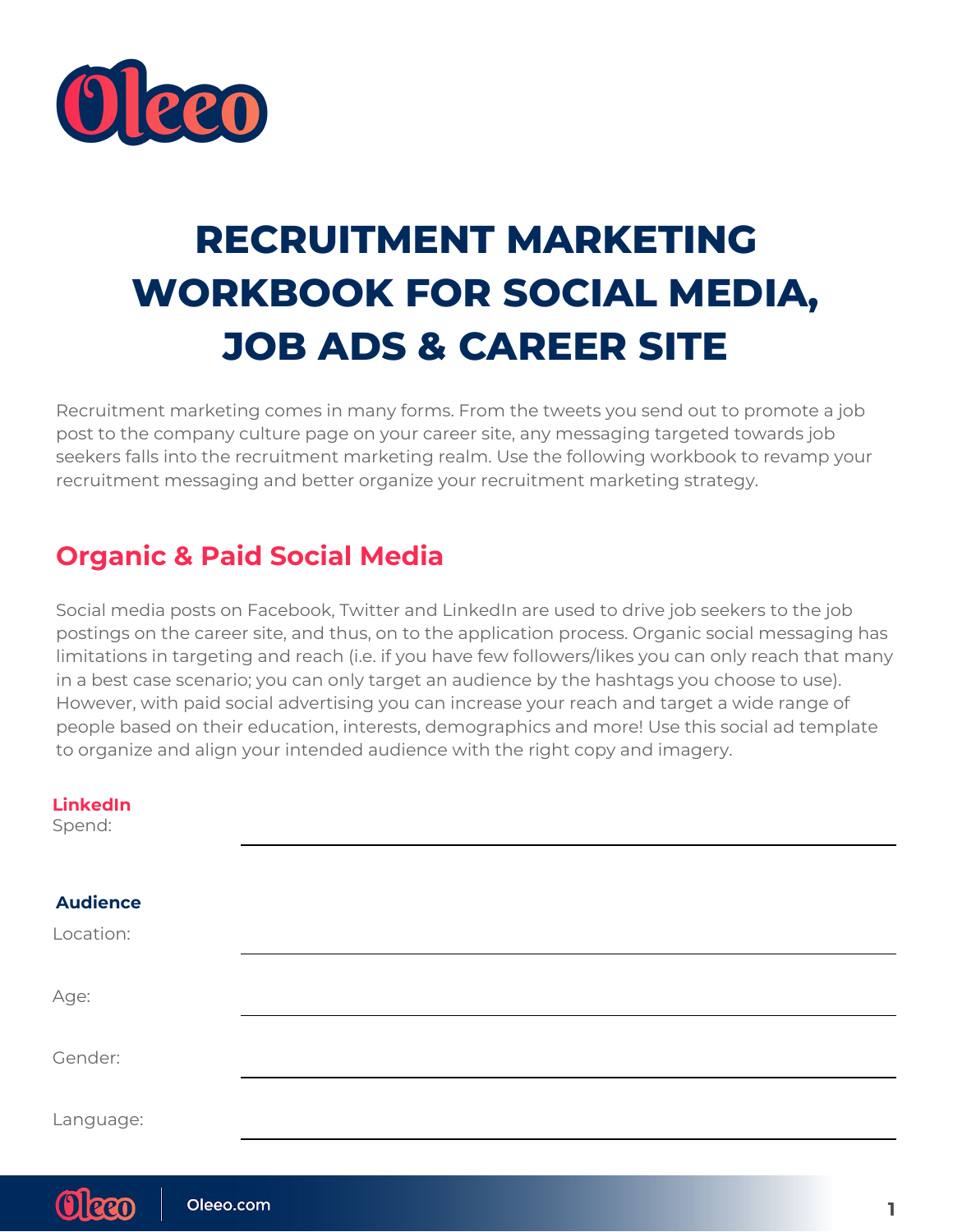

| Job title:      |  |  |
|-----------------|--|--|
|                 |  |  |
| <b>Ad</b>       |  |  |
| Headline:       |  |  |
| Copy:           |  |  |
| Link:           |  |  |
| Image:          |  |  |
|                 |  |  |
| Job title:      |  |  |
|                 |  |  |
| <b>Facebook</b> |  |  |
| Spend:          |  |  |
|                 |  |  |
| <b>Audience</b> |  |  |
| Location:       |  |  |
| Age:            |  |  |
| Gender:         |  |  |
| Language:       |  |  |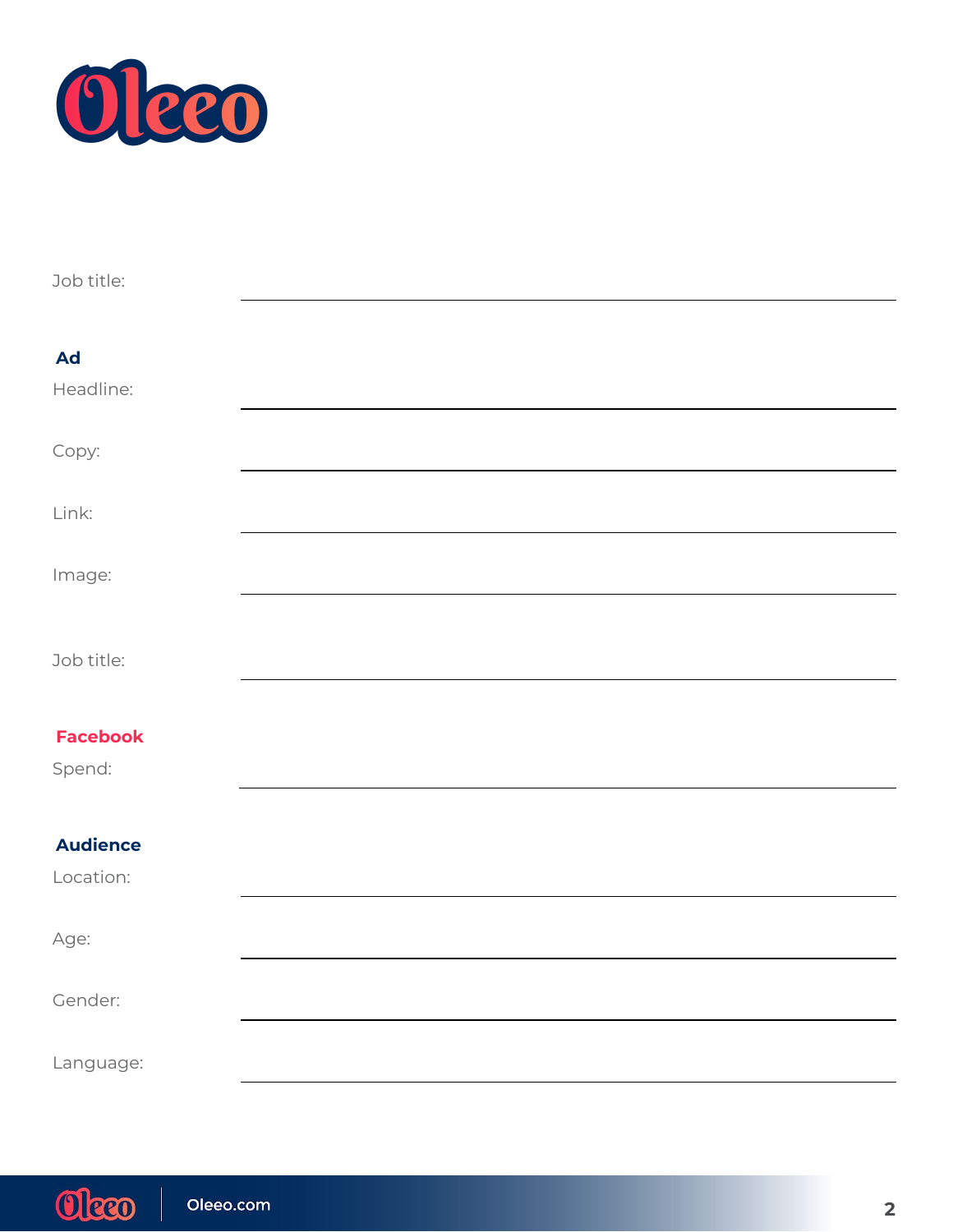

| Demographics ><br>Education ><br><b>Education Level:</b> |  |  |
|----------------------------------------------------------|--|--|
| Demographics >                                           |  |  |
| Work > Job Titles:                                       |  |  |
| Interests:                                               |  |  |
| Behaviors:                                               |  |  |
| <b>Ad</b>                                                |  |  |
| Top copy:                                                |  |  |
| Image:                                                   |  |  |
| Below copy:                                              |  |  |
| link:                                                    |  |  |
| <b>Twitter</b>                                           |  |  |
| Spend:                                                   |  |  |
| <b>Audience</b>                                          |  |  |
| Location:                                                |  |  |
| Gender:                                                  |  |  |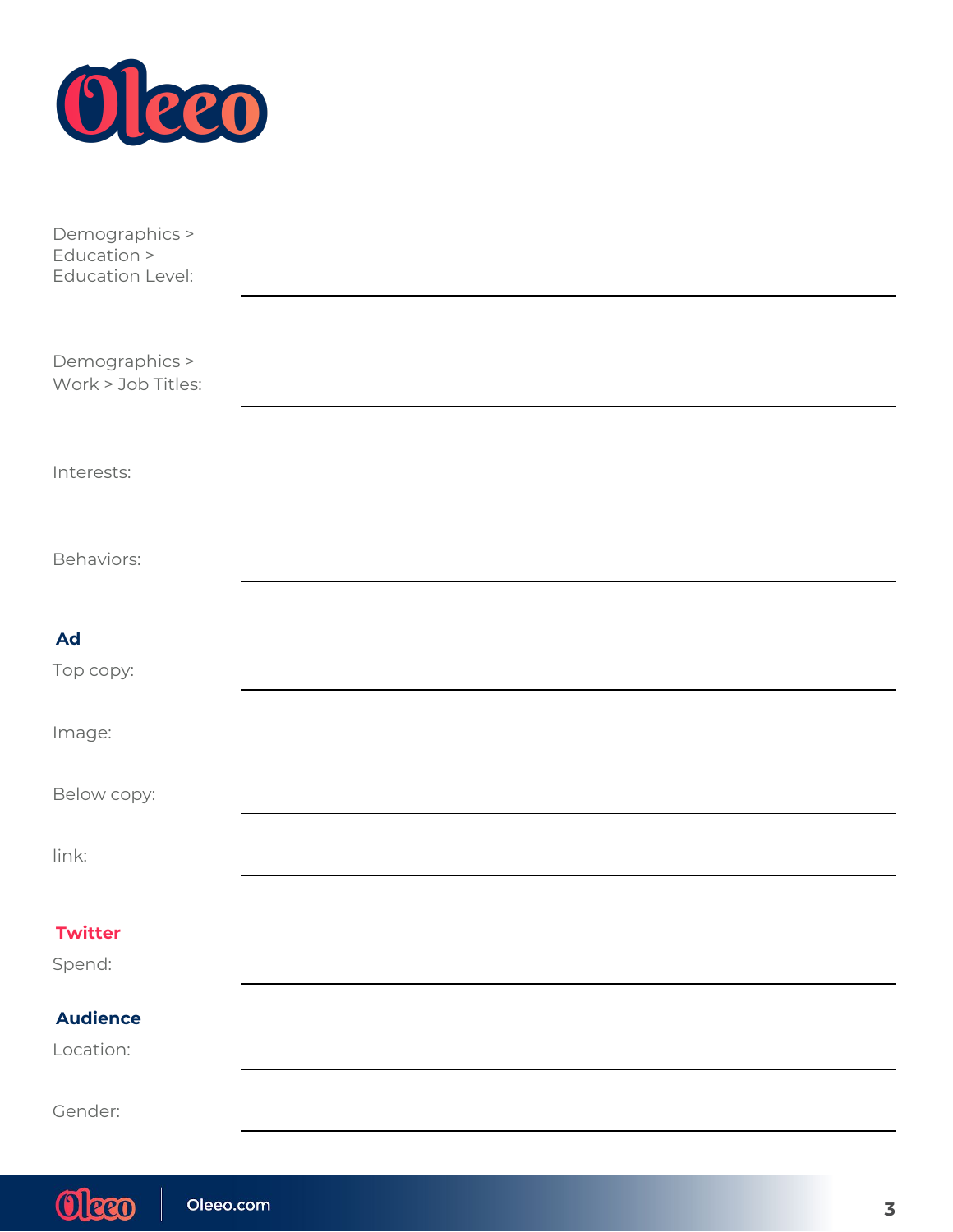

| Keyword:   |  |  |
|------------|--|--|
| Interests: |  |  |
|            |  |  |
| <b>Ad</b>  |  |  |
| Headline:  |  |  |
|            |  |  |
| Copy:      |  |  |
|            |  |  |
| Link:      |  |  |
|            |  |  |
| Image:     |  |  |

#### **Job Ads & Descriptions**

Writing job advertisements on social, job boards, your career site and wherever else you're promoting them requires a specific technique. Use these tips to attract the best candidates fit for your open requisitions:

Job Title:

(Cut out any buzzwords or jargon in the job title and be specific so job seekers can find your ad and get an idea of what to expect from the position.)

Job Desc.: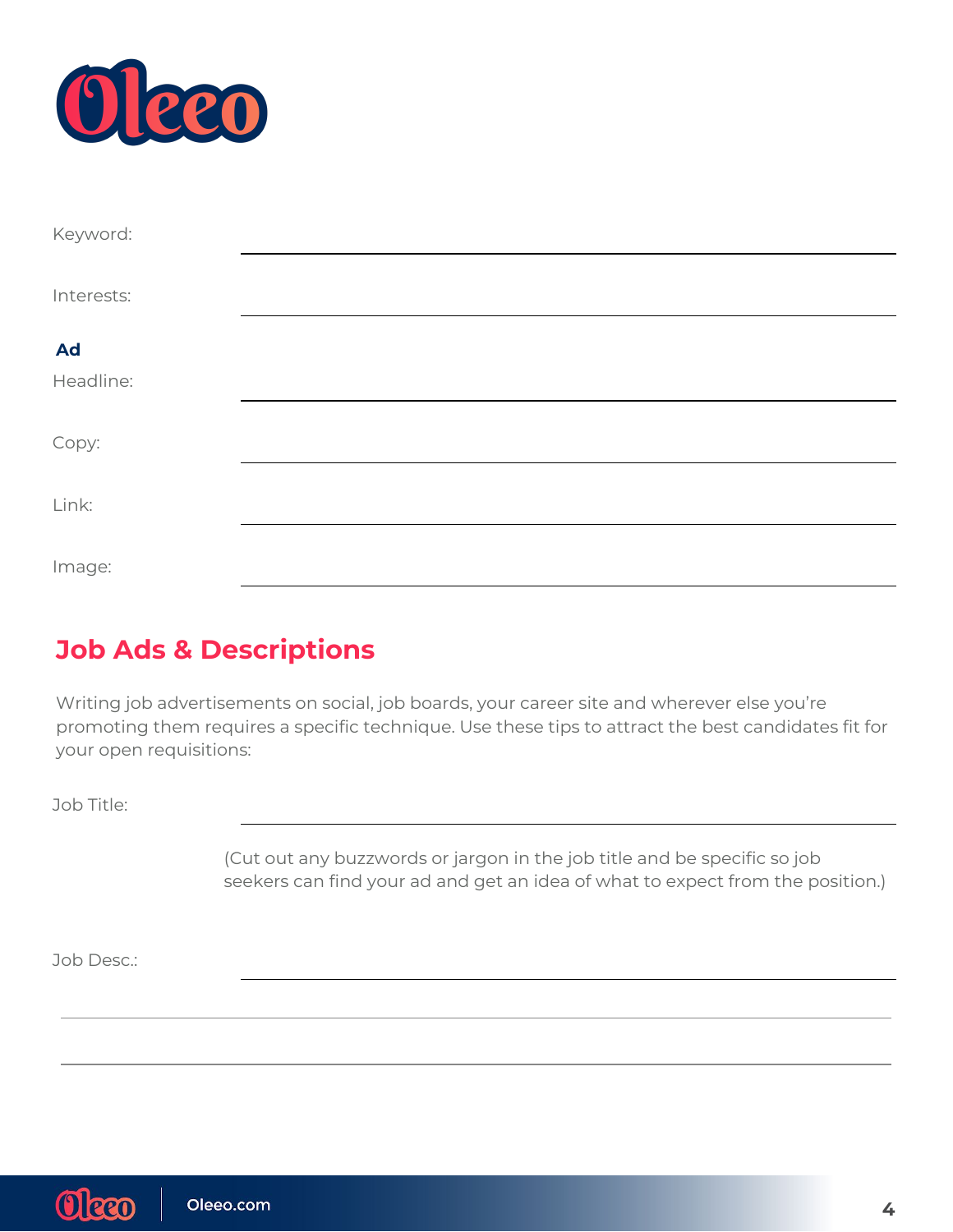

(Tell the story of the role, not just a laundry list of items they will be responsible for.)

| Skills:        |                                                                                                                                                                                                                      |
|----------------|----------------------------------------------------------------------------------------------------------------------------------------------------------------------------------------------------------------------|
|                | (Skills are activities the candidate can perform based on what they have<br>learned in the past, or from qualifications they have obtained.)                                                                         |
| Relationships: |                                                                                                                                                                                                                      |
|                | (Show who the candidate reports to and who reports to them. This is<br>important because it gives the candidate insight into the hierarchical<br>structure of the organization and how their position fits into it.) |
| Compensation:  |                                                                                                                                                                                                                      |
|                | (Providing a range will grab attention and help candidates self-select in                                                                                                                                            |

## **Career Site**

or out.)

Your career site and/or candidate portal is where all of these channels lead candidates back to, so you want it to be the best representation of your company's mission and culture. If your career site doesn't accurately represent your Employee Value Proposition, you run the risk of attracting the wrong people. Use the following list to make sure you have the right elements on your career site to do this best!



Oleeo

If using an ATS or CRM to create the careers section of your site, ensure your branding, look and feel of your site matches the rest of your site.

Host your careers site or careers section on its own parent page or subdomain.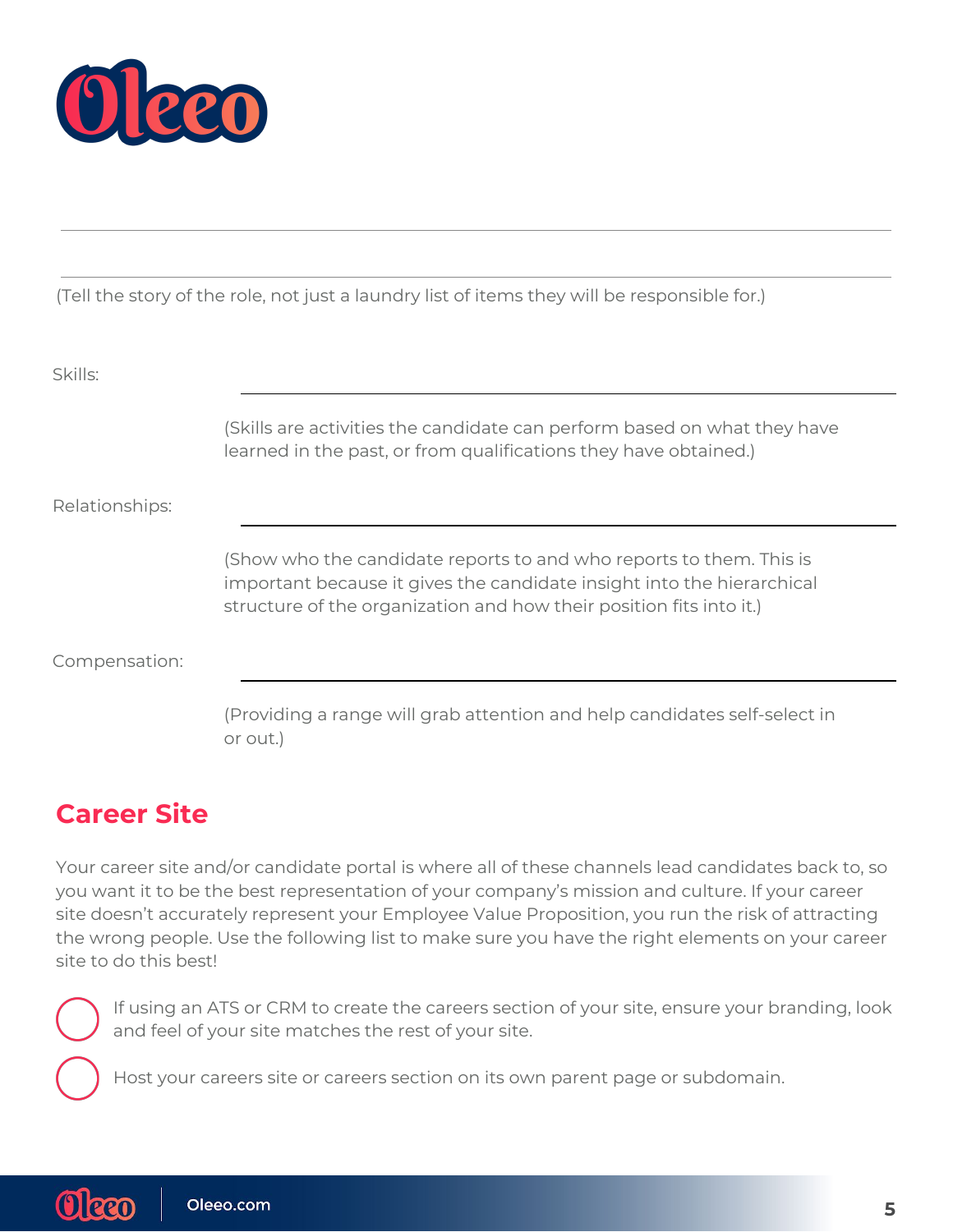

Make the career site easily accessible from the homepage navigation.

Test your career section for mobile responsiveness and your application process, too!

Audit your career site's current SEO and make changes to the title tags and metas if needed.

Interlink your career site to relevant pages to direct candidates to helpful content.

Embed videos throughout the site to show your working environment and employees.

Create portal pages that target specific job families and let candidates subscribe to updates.

Include an onsite job search with filtering capabilities.

Use the right ATS! Branded portal, multiple language support and the ability to save and continue an application are some of the most important features to have!